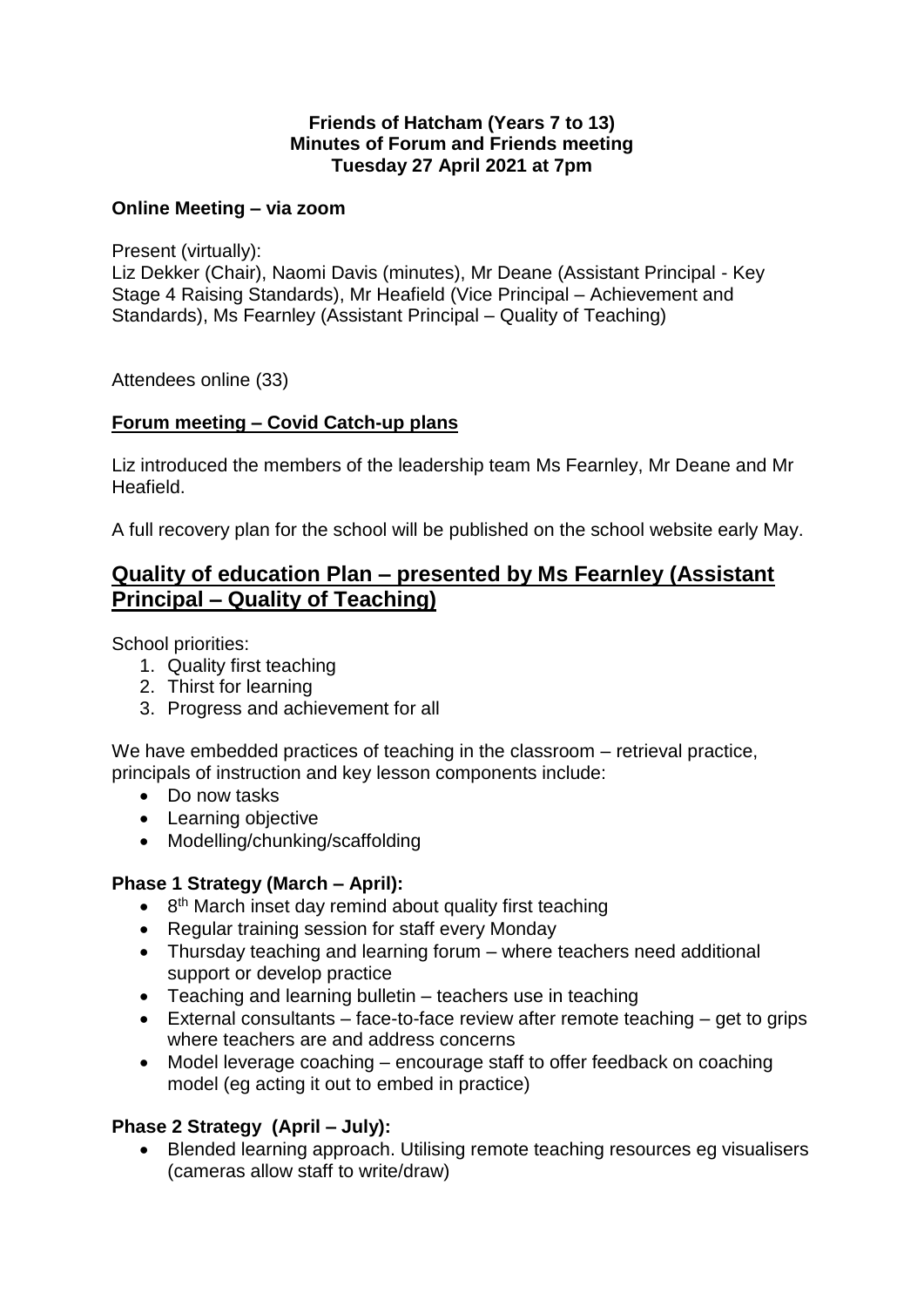- Students provided with kit of resources
- 2 newly appointed members of staff literacy (drop everything and read (DEAR) day, Lexia programme for students who are struggling) and EAL (English as an additional language) coordinator

#### **How can parents support at home?**

- Utilise online platforms, eg Hegarty, Seneca Learning
- Question students on their knowledge organisers
- Use external online resources eg BBC Bitesize

# **Centre- Assessed Grade Process – presented by Mr Deane (Assistant Principal - Key Stage 4 Raising Standards)**

In March we were told by DfE exams would not take place – grades to be decided by centre assessment.

School has devised a new method/structure to make sure Year 11/13 students are given a fair deal and can demonstrate working at a grade. Different from last academic year in that this year exam boards will come in to check work and will take examples of work.

We believe we were fair last year and marks weren't inflated.

Tests taking place Year 11/13 at the moment.

### **Range of assessments to demonstrate best work:**

- 1. Review curriculum how much covered/sustainability (before Easter holidays) – content not covered by students during virtual learning omitted
- 2. Consider sources of evidence
- 3. How to balance sources of evidence eg exams, homework, classroom
- 4. Moderate examinations (quality assurance) signed off by class teacher, head of subject and Ms Solani
- 5. Collate all sources of evidence
- 6. Assign a grade using evidence and descriptors
- 7. Final sign off

Students will get their results on results day, teachers will not share them beforehand.

### **Expectations and consistency demonstrated by:**

- Exam board materials
- Mock exams
- Coursework
- Essays
- In-class test
- Online learning eg Hegerty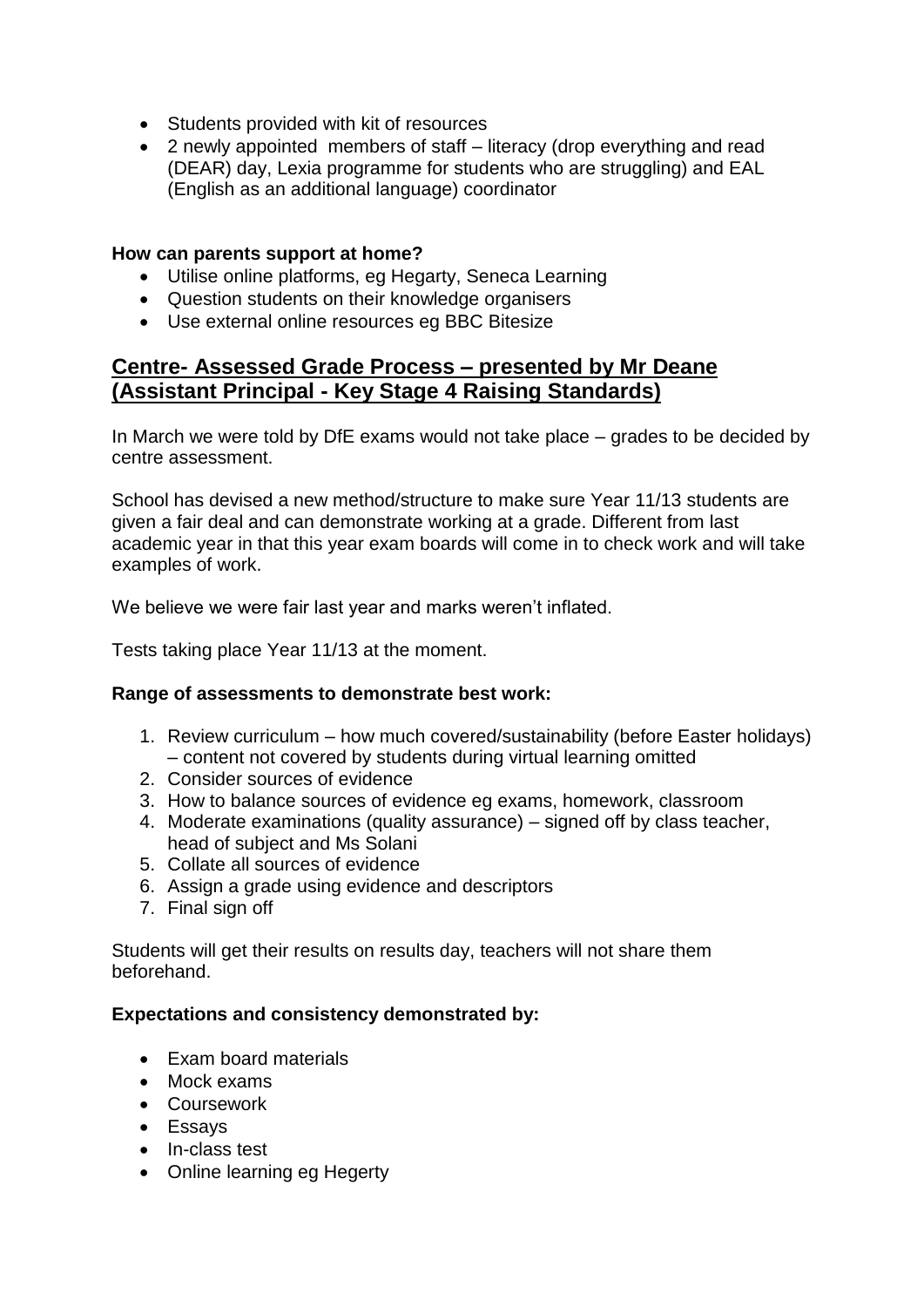• Book work that clearly evidences grade worthy work

Staff will demonstrate the priority given to these eg staff confident that it is all the student's own work

## **Appeals/results**

Students will be able to appeal their result in these stages:

- 1. Student will first ask their centre to see if an administrative error was made
- 2. If error was made centre can submit revised grade and rationale to exam board (if exam board satisfied they will issue revised grade)
- 3. If no error made students can ask centre to appeal to exam board on their behalf – they will submit evidence - exam board will consider if grade awarded reflected appropriate exercise of academic judgement and if centre followed its own process. They will determine the grade the evidence would support.

# **Overview of recovery plan (waiting to be approved by Federation) – presented by Mr Heafield (Vice Principal – Achievement and Standards)**

3 phases

- 1. Blended learning (provision of laptops high quality teaching)
- 2. Returning to school accurate GCSE/ A Level grades and students return to school in comfortable way to foster wellbeing as well as ??
- 3. September return quality first, well-being (comfortable, effects of lockdown) Catch up for students who have fallen behind further than their peers

### Key areas:

**Quality first teaching** – there have been reviews from external consultants eg Steve Mastin (educational consultant whose previous roles have included History Curriculum Advisor to the Department of Education (2010-2013) and History Curriculum Designer" for OCR Exam Board (2000-2016)) – help to look at the current curriculum so it is rigorous and ensures students who are coming out of lockdown will not be disadvantaged by loss of learning time. Will also have similar in English, Maths, MFL (modern foreign languages).

**Use of knowledge organisers** – counters against cognitive overload and evidence shows they really support progress.

**Timetable for next year** – has been looked at to make it more efficient to allow more money for interventions. No split classes eg 2 teachers for 1 subject (so students have greater rapport with smaller number of teachers who know them better)

**Well-being** – tutor groups, split site makes it harder. 50% have same tutor every day or 4/5 days and same teacher for the other day. delve into PSHE/tutor time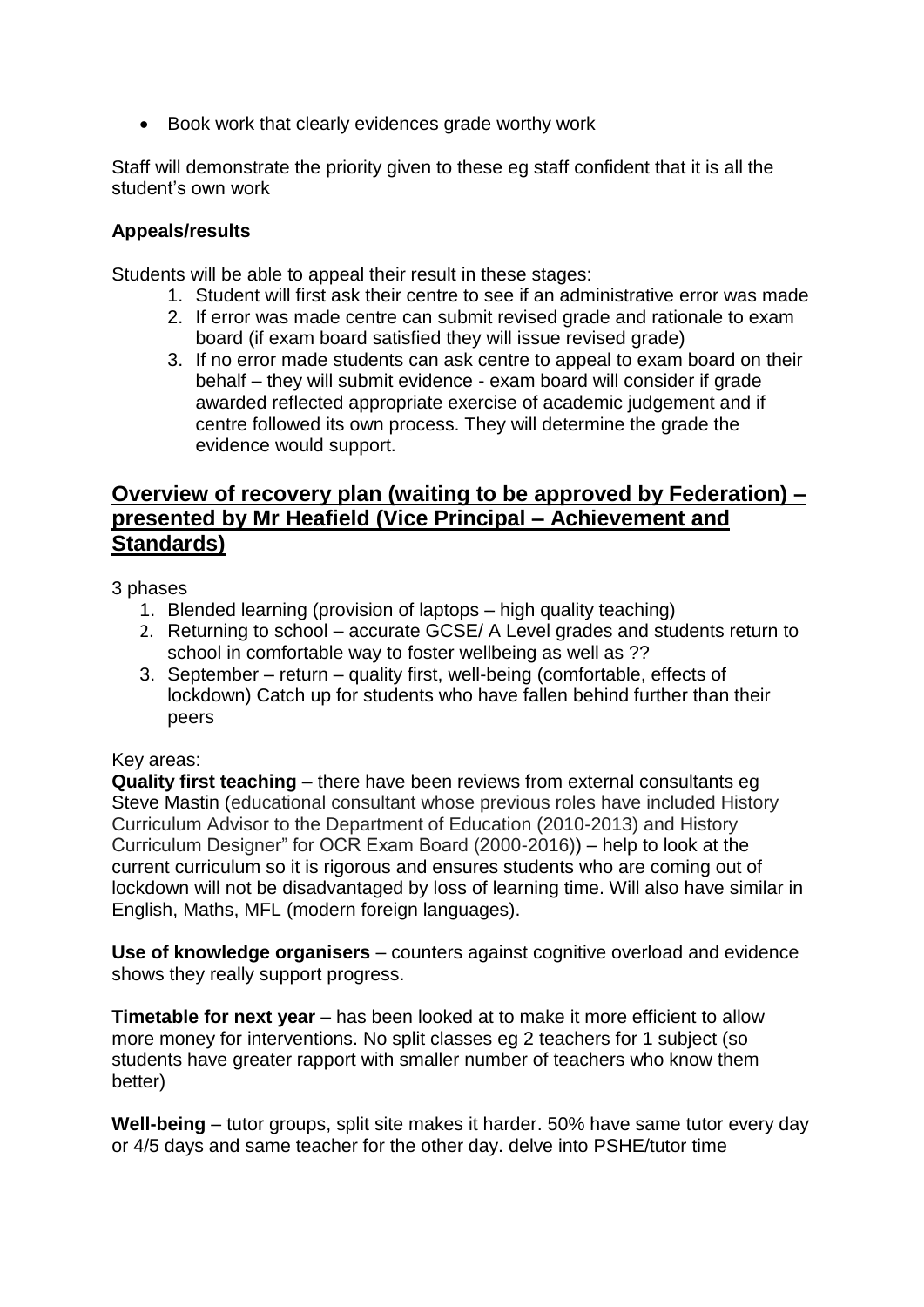**Revised rewards system** – REACH points and want to celebrate students. Reward at every half term – gain merits eg allow students to have non-uniform day, trips, events (behaviour and reward policy getting approval now)

**Head of year** – reduced timetable – more time to support year group – monitor that better – well-being

**Interventions** – residentials for key year groups (if allowed) – First Class Education will work with 10 Year 7 students, looking into summer schools, literacy Coordinator (students have fallen behind nationally – we want to increase literacy of students, EAL coordinator (also fallen behind nationally)

**GCSE year group tutors** – Maths/English teachers as form tutors to increase support in these subject through tutor groups

#### **Questions:**

Our son, who is in year 9, often comments that his homework isn't marked and he doesn't get feedback. He is struggling to maintain motivation to do homework when he thinks that teachers don't look at his work. We have noticed that he is less inclined to get the homework done well when he thinks that the teacher won't mark it. Could we have some information about what the policy is on this?

Ms Fearnley answered - will investigate – each department has marking policy – feedback sometimes given in class, homework sometimes contributing to wider project and used in class so not needing to be specifically marked. Need to gather information on this to hold teachers to account and address it – so please send details to Mr Heafield.

**AP: Liz will put parent directly in touch with Mr Deane**

**AP: Mr Heafield to speak to staff once he has specific details**

Would it be possible to get quizlet and Hegarty set on a regular basis? Our son thrives on consistency and did well when quizlet tasks and Hegarty were set every week.

Mr Deane answered - Hegerty should be set consistently – will check/discuss with staff. School is investing in Seneca Premium so that it can be used to track the work like in Hegerty. Helps to monitor (very specific) – staff need to be trained in it – hopefully put in place half term. Quizlet used in MFL.

**AP: Mr Deane will check to see if Year 7 students have access to Seneca in science.**

**AP: Liz will put parent directly in touch with Mr Deane**

We have noticed that homework and notification about assessments is sometimes put on Satchel very late (on one occasion the night before an assessment), leaving little time for preparation. This increases stress, particularly for children with SEN. What is the policy on this?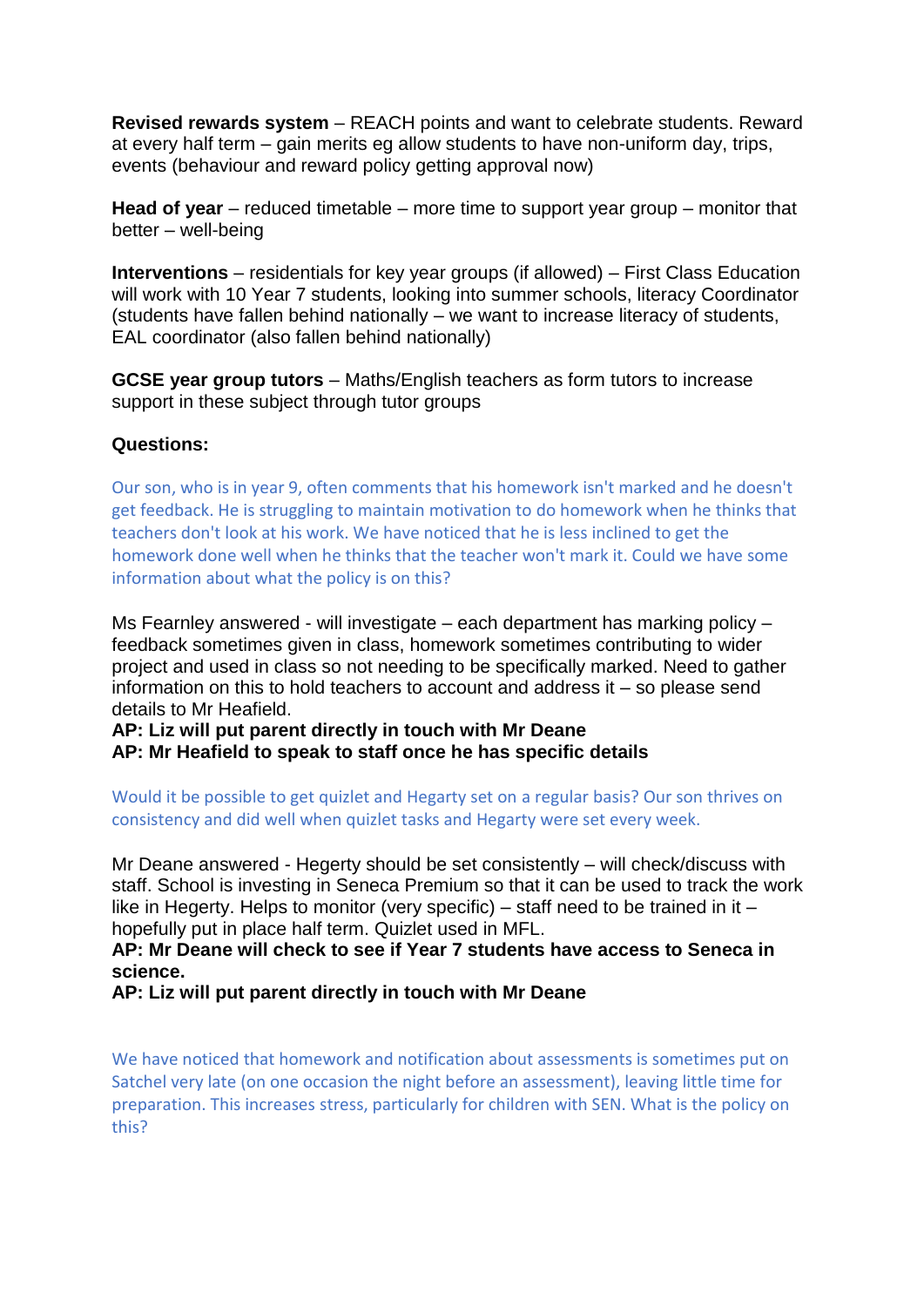Ms Fearnley answered – knowing the context/details would be useful. Homework theoretically should be set on the day for the following week. Sometimes teachers busy so don't upload until later (but will have been set in the lesson).

There are 3 assessment points throughout year – assessment calendar will be sent out as has been updated (different for all year groups). They take place in different weeks for the year groups to allow teachers to mark in this order: Years 7&12 Year 8 Year 9

Federation wide tests in core subjects (English, maths, science, humanities) are aligned curriculum teaching same topics at same time.

**AP: Liz will put parent directly in touch with Ms Fearnley AP: Ms Fearnely will remind teachers to do it on the day AP: School to send out revised assessment timetable**

Year 11 student did not realise assessment during Easter holiday had to be brought back in – late for the deadline

That is OK - get them to bring it in – better late than never, We want to give the best grade. Most important to get the work in. There will be a deadline for when grades have to be in the system – evidence will need to be submitted to school before half term (teachers gathering the assessment grades by  $7<sup>th</sup>$  June to be formally assessed by  $18^{\text{th}}$  June)

There has been almost no practical science in Year 7 this year (a couple of demos that I am aware of, but really minimal) due to classroom limitations. What are the plans for allowing the children to catch up on this missed part of their science education?

Every science class next year will be a double period to allow practical catch up.

### **Main Friends of Hatcham Meeting**

Liz gave a quick recap of what has been happening:

- Paid for basket ball hoops at top site
- Gave pens/cards for all staff as a thank you got some lovely response from teachers appreciative
- Applied Charity Commission to change name 30 days treasurer chase after 1 May bank holiday
- Uniform sale in summer term 2 rounds of collection one in the next few weeks and another one in June (Year 11s need uniform until end of June)
- Easyfundraising we have raised £50 in last couple of weeks for doing nothing! One school raised £780 locally so it does add up.